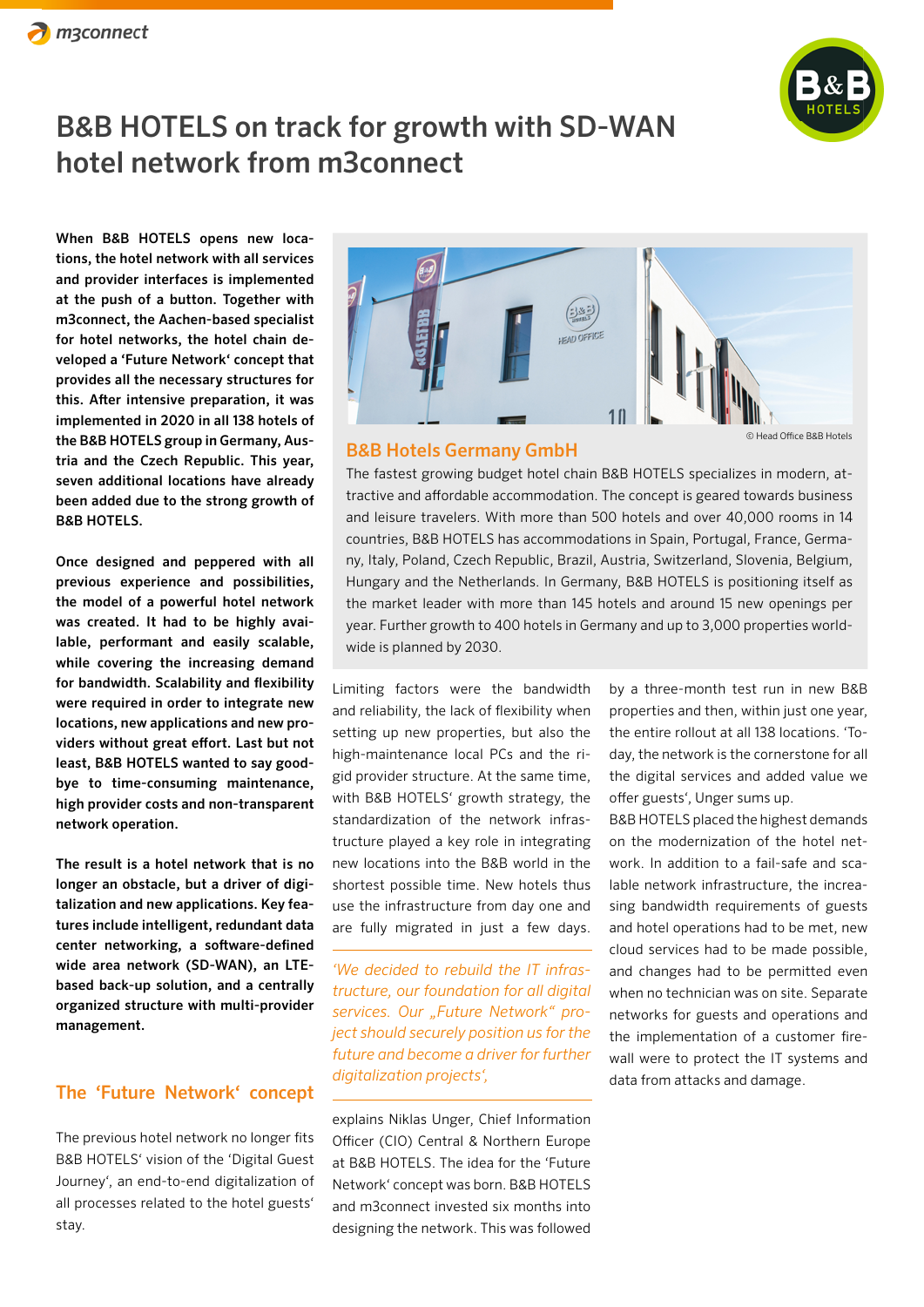

Other building blocks of the 'Future Network' concept were:

• high performance, high-speed internet via fiber optic connection

• Reliability through redundant operation of the data centers, LTE backup solutions at the sites, and data security. • Scalability, flexible and efficient multiprovider strategy

• Centralized provisioning and maintenance of cloud-based applications

• Transparency of network status and application operation

• controlled rollout and operational support from a single source

• Standardization of network components and their configuration in the hotels

With this concept, B&B HOTELS and m3connect agreed that it was possible to create an innovative hotel network that had not been seen before in a European hotel group.

### Growing demand for bandwidth among guests

After price and location, WiFi is considered the third most important decision criterion when choosing a hotel. Network quality also plays a decisive role, because guests have the same expectations of services as they do at home. They use streaming services for movie and series entertainment, make private video calls with family, and hold video conferences with business partners. These and other applications require high bandwidth to function smoothly. B&B HOTELS therefore decided to make fiber optic connectivity the standard for all B&B properties. The bandwidth thus increased to an average of 800 Mbit/s per house. The site networking became highly available and

thus provided the basis for reliable use of all other services related to the digitalization strategy.

## Establishing the network infrastructure

Within a year in 2020, the complete infrastructure of all 138 houses at the time was upgraded with modern ethernet and WiFi installations. A total of more than 4,000 RUCKUS access points from the provider CommScope were installed.

The modern wireless infrastructure is controlled via a central, virtualized and highly available cluster of Virtual Smart-Zone controllers. This enables administration, monitoring and maintenance of all components in the sites from a central instance. This time and cost saving makes network management very efficient and less prone to faults. Changes for all sites can thus be made and rolled out centrally, which, among other things, has a positive effect on the uniform appearance of the site networks across all sites.

RUCKUS enterprise switches from the ICX family are used for the switch infrastructure. A uniform concept was developed, which considerably simplifies and accelerates the setup and commissioning of new sites. The identical structure of all sites and the elimination of 'uncontrolled growth' in the infrastructure of the sites made administration and fault management much more efficient and significantly reduced the occurrence of faults overall.

### Installation of a central telephone system via VoIP

Local telephone systems were replaced by central, cloud-based telephone systems. By designing and setting up a new telephone platform and replacing or renewing the components, it was possible to generate cost benefits on the one hand and improve performance and operations monitoring on the other. In order to operate the solution geo-redundantly, m3connect installed a new vSphere cluster with a central database both in its own data center in Frankfurt/M. and at the customer's in Hochheim. This new component manages all SIP accesses and serves as a central gateway between the providers and the m3connect telephone solution. As a result, the B&B hotel group can now choose favorable SIP providers, rates and constellations across its locations in Germany, Austria, the Czech Republic and the Netherlands. Downstream, an Asterisk telephone server is used to manage the individual telephones in the B&B hotels and to switch calls. With no limits, VoIP services could be set up easily to migrate analog telephone technology where it still existed.

## Redundant data centers and LTE backup for failsafe operation

Three additional data centers in Frankfurt, Essen and Oberhausen are networked with B&B HOTELS' headquarters in Hochheim and its own on-site data center. Two data centers are used to connect the hotel locations, and the other two data centers operate Binary's server farm and provide applications that the hotels access. The m3connect hosts the hardware (server and storage) on which several services of B&B Hotels are operated.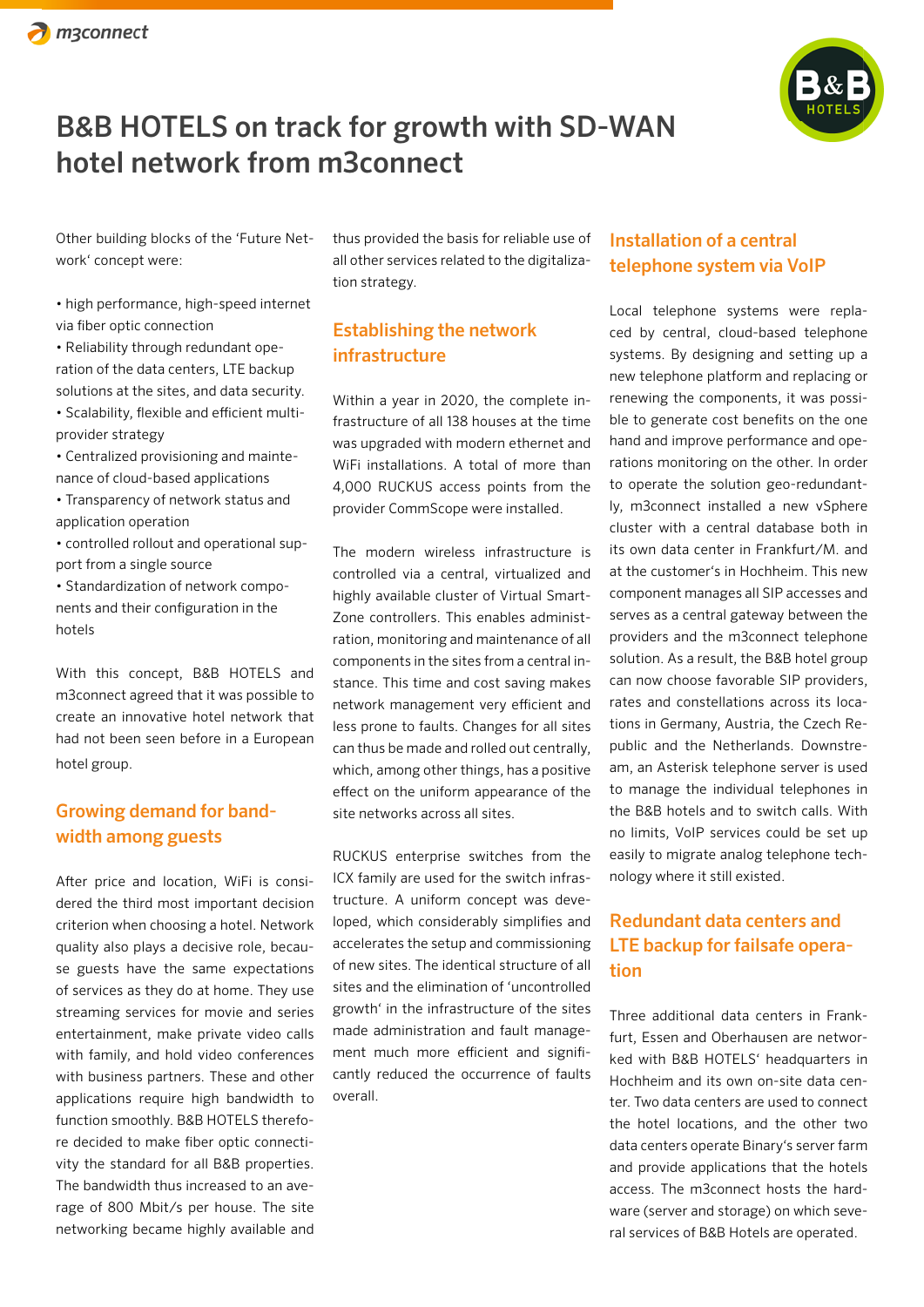

These include the IFC systems, the central interface servers that issue the PIN codes to the door locks, the hotels' file and print servers, and the domain controllers needed for hotel employees to log on to the central services. All systems are redundant to ensure that both communications and server tasks can be performed without interruption in the event of a failure. At the same time, all sites were equipped with LTE backup. This means that even in the event of a total failure of a data center, all services and applications are reliably available at all sites. The new structure thus offers maximum reliability, fail-safety and data security.



© B&B Hotels

### Intelligent site networking with SD-WAN

The key to robust networking lies in the intelligence of the SD-WAN. This enables flexible use of the network and its scalability. Depending on the situation and local conditions, the speed of the data packets can be controlled and the performance of the network optimized. If the fiber optic line is damaged, for example due to civil engineering work, outages are avoided by activating the LTE-based backup in the affected locations. As soon as the LTE backup is activated, prioritization of services can be initiated by means of previously defined Quality of Service (QoS).

QoS puts the quality of a communications service in relation to the requirements. For example, business-critical services are prioritized more highly if faults occur in the WiFi network, and hotel operations can continue without interruption. At the same time, the SD-WAN serves as the basis for the multi-provider strategy, through which B&B HOTELS can now integrate line products from local providers with an attractive price-performance ratio in addition to its preferred partners across countries. In this way, potential savings can be realized.

### Central network management and remote desktop

With the changeover, network management has been centralized wherever possible. Previously, local PCs were high-maintenance, and local network extensions were tedious. Whereas in most cases on-site technical staff were required, routine tasks such as applying patches and security updates can now be handled centrally. Central solutions have even been created for local applications with virtual, central environments. For this purpose, all PCs are gradually being replaced by interface VMs, whose intelligence is located in the data centers. New applications can also be implemented centrally in this way, which means an enormous saving in effort. The cloud-based PMS (property management system) solution from B&B HOTELS could thus be distributed to all locations at the touch of a button.

#### The digital guest journey

The 'Future Network' concept is the basis for a digitalized guest journey. From reservation and check-in to stay and checkout, all processes are digitalized. Guests

can check in and out conveniently via their smartphone. This not only avoids long lines at the reception desk, but also supports hygiene rules. In addition to the guest WiFi, another Internet-of-Things network is available for the kiosk. This separately secured network has been created specifically for end devices, such as check-in devices or digital payment solutions for vending machines at the reception desk. Other applications can be integrated quickly and easily thanks to the solid basis and can also be rolled out as pilot projects at just a few locations for test phases.



© m3connect WiFi Portal with free login